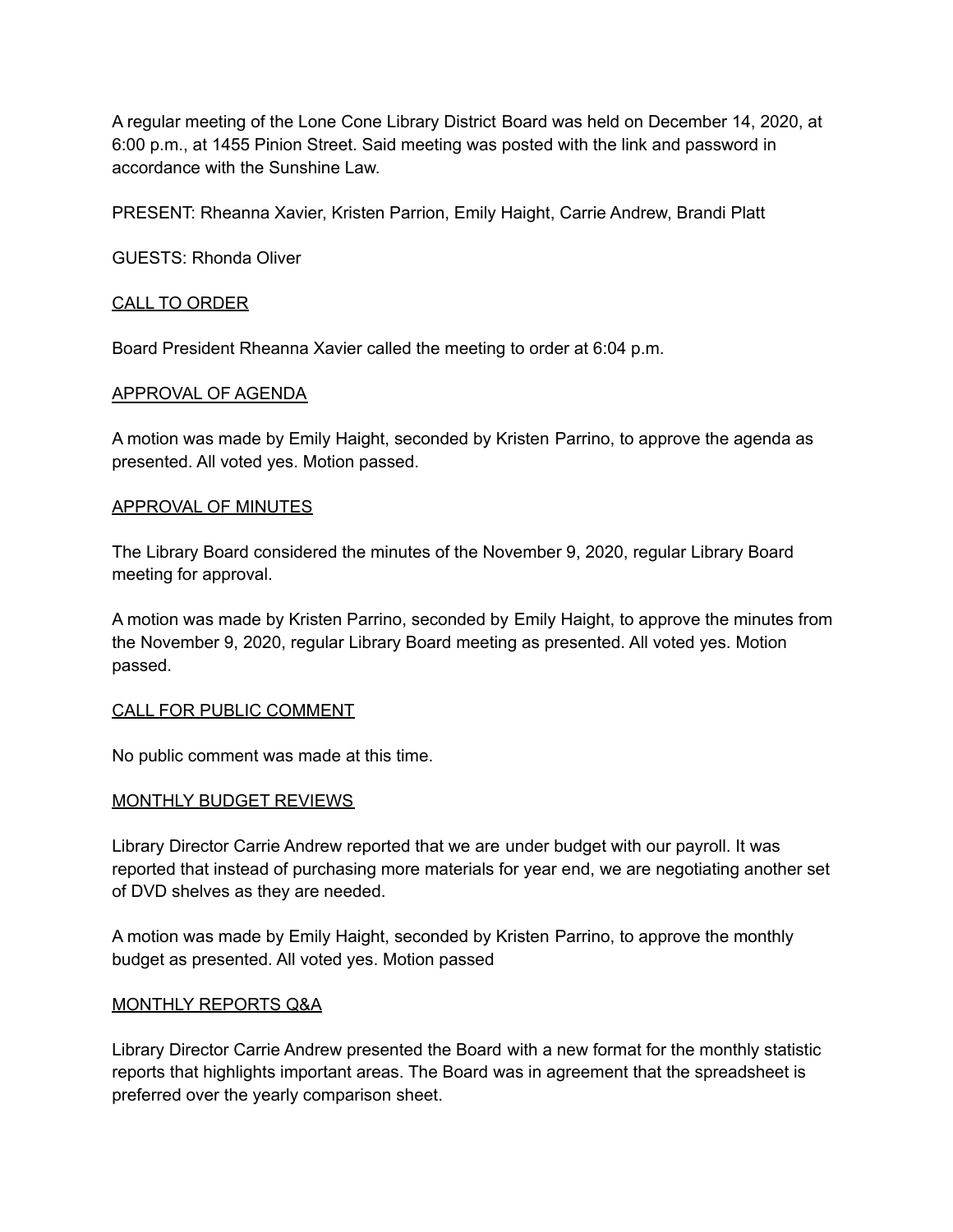Library District Board Meeting December 14, 2020 Page 2 of 3

# DIRECTOR'S REPORT

Library Director Carrie Andrew presented the Board with a new format for the Director's Report to help shorten the meeting time and allow more context to be taken away.

It was reported that the Echo Grant was not awarded.

It was reported that we are looking into software that will help track all of the information for grants better so we can be more intentional going forward.

It was reported that we are going to be doing an email campaign versus a packet for all new subscribers. It will send a welcome email with all of the links that they will need.

It was reported that the KOTO interview with Carrie will be airing this week, the week of December 14th, 2020.

### BOARD MEMBER REPORTS

Review of Board Member Self Evaluation: Trustee Kristen Parrino reported that she will need to look at this closer and get in touch with Carrie with any questions.

Recruitment Update on New Members: Library Director Carrie Andrew reported that she reached out to Carmen Warfield to have an ad placed for the open seats.

### UNFINISHED BUSINESS

2021 Budget: A motion was made by Emily Haight, seconded by Kristen Parrino, to certify the tax mill levies at 10.428 mills for the calendar year of 2021, which is a revenue of \$398,513. All voted yes. Motion passed.

A motion was made by Kristen Parrino, seconded by Rheanna Xavier, to approve a resolution/an ordinance appropriating sums of money to the various fund and spending agencies, in the amoun and for the purpose as set forth below, for the Lone Cone Library District, f/k/a District R2J Public Library #2, Norwood, Colorado, DOLA #57001 for the 2021 budget year. All voted yes. Motion passed.

A motion was made by Emily Haight, seconded by Kristen Parrion, to approve a resolution summarizing expenditures and revenues for each fun, and adopting a budget for the Lone Cone Library District, Norwood, Colorado for the calendar year beginning on the first day of January 2021 and ending on the last day of December 2021. All voted yes. Motion passed.